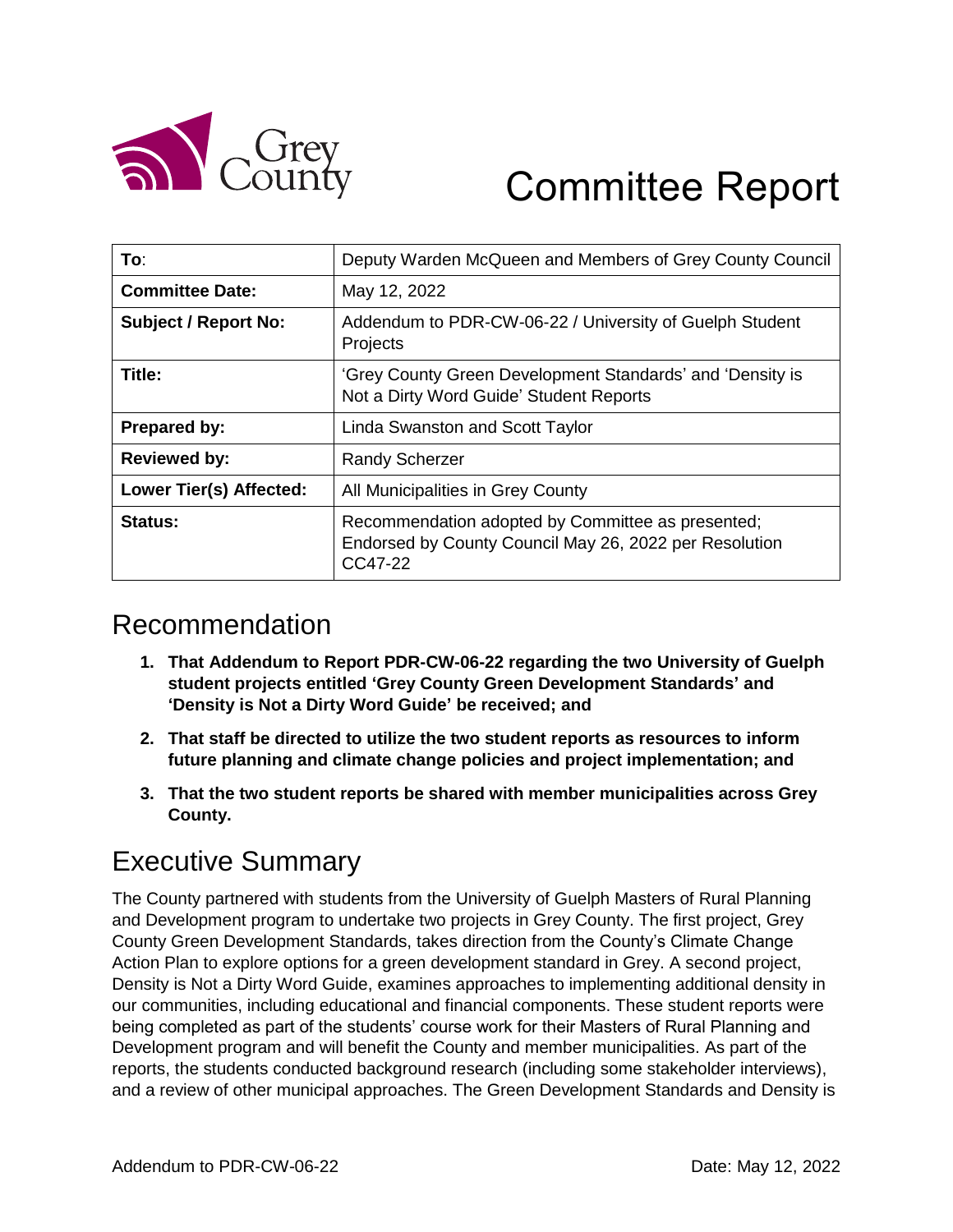Not a Dirty Word Guide recommendations are summarized in this report and will be further examined by County Planning staff and shared with member municipalities.

### Background and Discussion

From January – April 2022, County Planning staff partnered with students from the University of Guelph Masters of Rural Planning and Development program on two new student projects:

- 1. Green Development Standard (GDS) completed by Benito Russo and Anab Siraj, and
- 2. Density is Not a Dirty Word Guide completed by Shivani Chopra, Andrea Torok, Maria Cristina Ciotti, and Abigail Miller.

Links to both of these studies can be found in the Attachments section of this report.

#### Green Development Standards Summary

One of the recommendations from the County's Climate Change Action Plan (CCAP) is to create a GDS. In preparation for the County's future GDS, this student team undertook valuable research on;

- the legislative framework that would apply to the GDS,
- current climate change policies and initiatives in Grey's member municipalities,
- the benefits to be provided from a GDS,
- a review of other green development certifications (e.g. federal, provincial, and thirdparty approaches),
- the role of density in overall greenhouse gas emissions intensity, and
- a summary of existing municipal GDS's in Ontario outside of Grey County.

Following the above-noted research, the student team provided recommendations for creating a Grey County GDS, including extensive consultation with local municipalities, as well as providing implementation approaches County staff can consider.

On May 3, 2022, the students presented the attached report findings to the County's Municipal Climate Change Community of Practice for information and discussion. The report and presentation were generally well received by this group.

Now that the student team has completed their work, County staff will use this report to inform the creation of a 'made-in-Grey' GDS. County staff will be issuing a request for proposal (RFP) for the creation of a GDS. Both the RFP, as well as future GDS prepared by a consultant in consultation with local municipalities, will be informed by the student report. This approach is similar to the methods utilized by the County's Age-Friendly Action Plan which first started as a student report, and then informed the future RFP and Age-Friendly Plan recently completed by WSP.

Based on the time and budget limitations on the student team, a fulsome stakeholder consultation was not undertaken. The student team has however provided some survey questions that could be used to guide a future stakeholder consultation in this regard. County staff will work with the successful RFP respondent and the Climate Change Community of Practice to provide robust consultation on the County's future GDS.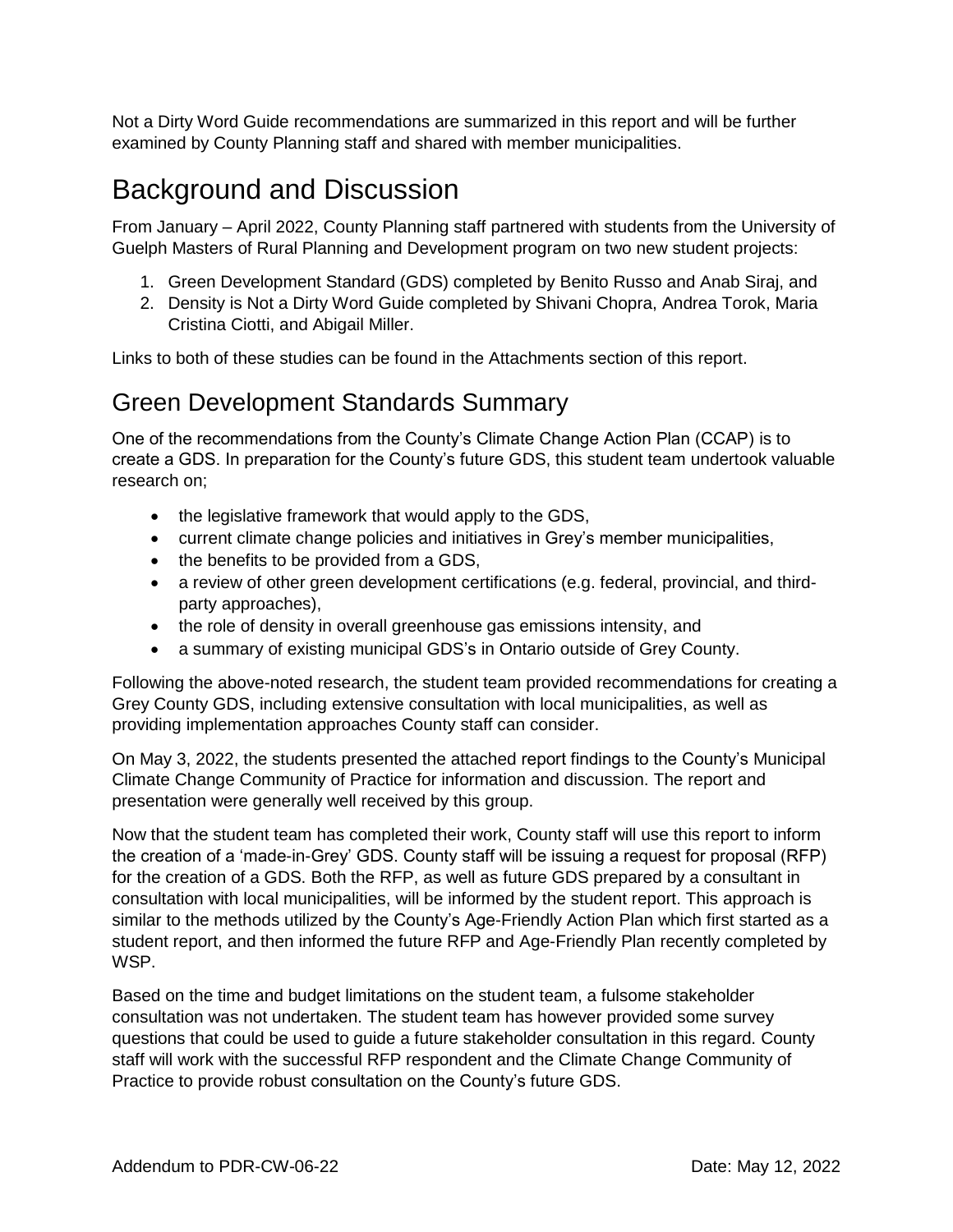#### Density is Not a Dirty Word Guide Summary

Based on the direction from the Provincial Policy Statement (PPS) and the County's own Official Plan, Recolour Grey, the County is promoting a wide range of housing types at densities which make efficient use of land and servicing infrastructure. To support the County and member municipal initiatives with respect to density, this student team undertook valuable research on;

- social, environmental, and economic aspects of residential density,
- current issues, solutions, and misconceptions surrounding density, and
- best practises to be considered when implementing density policies.

The student team not only reviewed literature and other municipal approaches to residential density, but also interviewed planners, municipal staff, and developers in Grey, to get their perspectives on density and policy implementation.

The Density is Not a Dirty Word Guide contains a number of recommendations that Grey County and municipal staff can consider with respect to density in our communities. These recommendations include;

- updating official plans and zoning by-laws,
- further education for residents, developers, and politicians,
- aligning density policies with the CCAP,
- adopting a housing for all approach, and
- defining community consultation guidelines to shape productive community conversations.

The Guide provides some useful graphics, photos, and a 'myths and facts' section that will be useful in future policy and implementation discussions on density.

County staff will share this Guide with municipal planning staff and other stakeholders to help inform future policy efforts and conversations on density. County staff also see merit in further refining some of the materials in the Guide, as public resource and educational tools to support density efforts and ultimately a housing for all approach.

Both of these student projects were conducted in a remote fashion to ensure that all public health requirements are complied with. The student teams worked within a very limited timeframe (the projects needed to be completed by early April 2022) and had no allocated budget for their projects. Grey County staff wish to extend a sincere thank you to the two student teams and the University of Guelph for partnering with the County on these projects.

# Legal and Legislated Requirements

None.

### Financial and Resource Implications